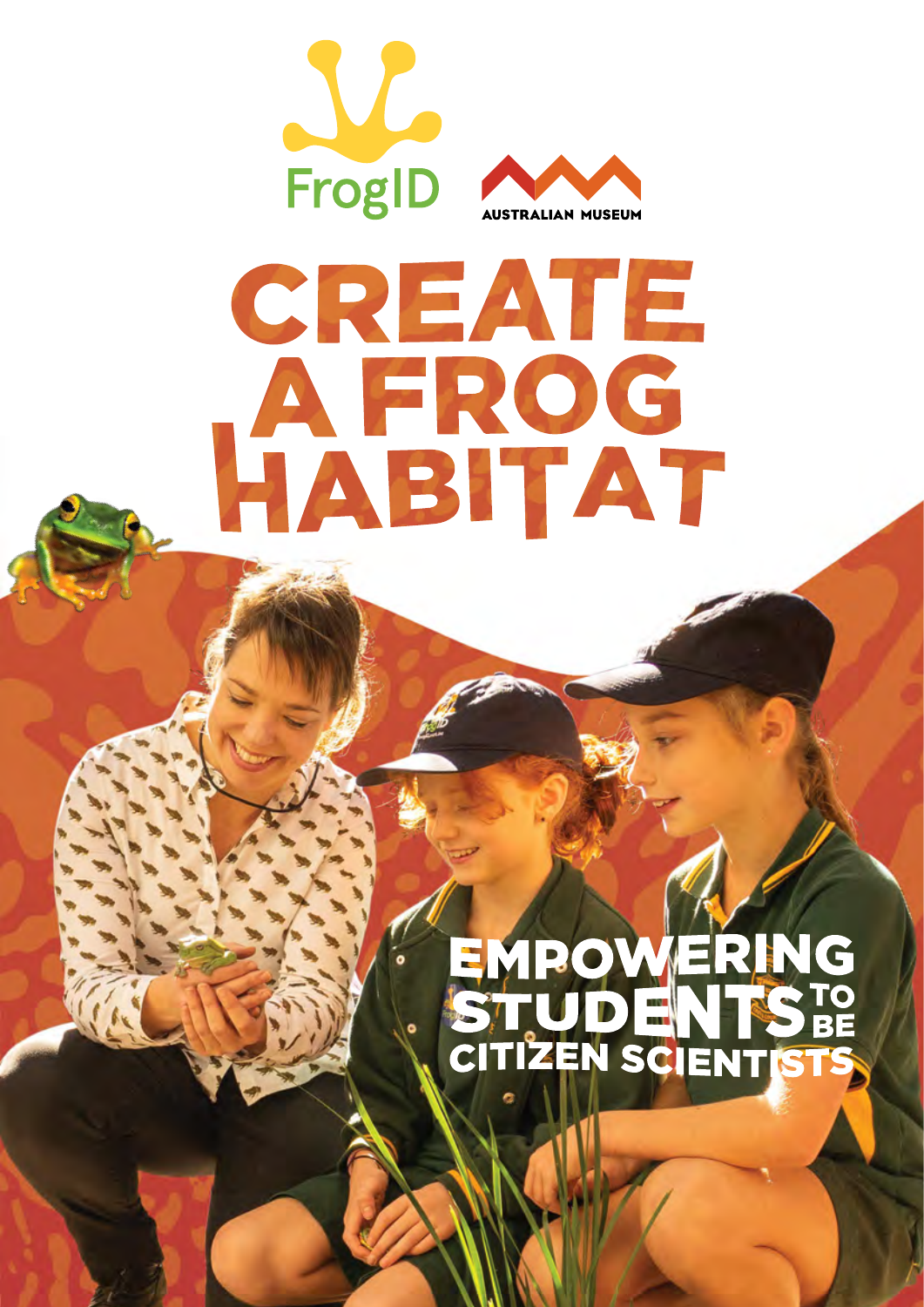## **Follow these steps to create your own frog habitat**

## **1**

Download the **FrogID app** and use **Near Me** to find out which frog species are local to your area. To explore more visit **frogID.net.au**

## **4**

**Add native plants, including:**

- Tussock Sedges, Sedges and Nardoo for the shallow end
- Marsh Flower, Purple Loosestrife, Tassel Sedge and Water Ribbons for deeper areas
- Lomandra, Kangaroo Grass, Swamp Banksia, Saw-Leafed Sedge and Native Ginger for around the edges.

**Stones on edge of pond Shallow water zone by the state of the state of pond <b>Shallow water zone Damp zone** help frogs to get in and out of the water

Check your local nursery for good native options for your area.

### **5**

**Add native fish** They are great for mozzie control, but don't let them escape into the waterways.

**Don't** introduce frogs or tadpoles into your new habitat.

**Sit back and relax;** the frogs will come.

Winter deep water level

Summer low water level

PVC pond liner



Logs and rocks in pond encourage good algal growth

Sand

#### **2**

**Select a site somewhere:**

- not too close to houses (frogs can be very noisy)
- not too close to big trees (tree roots can cause problems)
- with enough sun for plants to grow.

## **3**

#### **Choose the type of frog habitat you want to build:**

#### **Liner frog pond**

- Find or create a habitat with shallow and deep areas of water
- Make the pond a minimum of 50cm in the deepest parts
- Add in rocks, pebbles and dirt to cover the bottom – so your frogs can easily get in and out
- Add mulch, leaf litter, rocks and logs around the outside to give your frogs somewhere to hide
- If you use a plastic pond liner, make sure it's not easily punctured.

#### **Revegetation of natural waterway**

Revitalise natural habitat by removing rubbish and weeds and replanting native vegetation.

#### **Above ground frog pond**

Make sure the vessel you choose is watertight and hasn't contained harmful chemicals.

#### **Pre-fabricated plastic frog pond**

Ensure you rinse your new plastic pond before you install it as frogs are sensitive to chemicals.